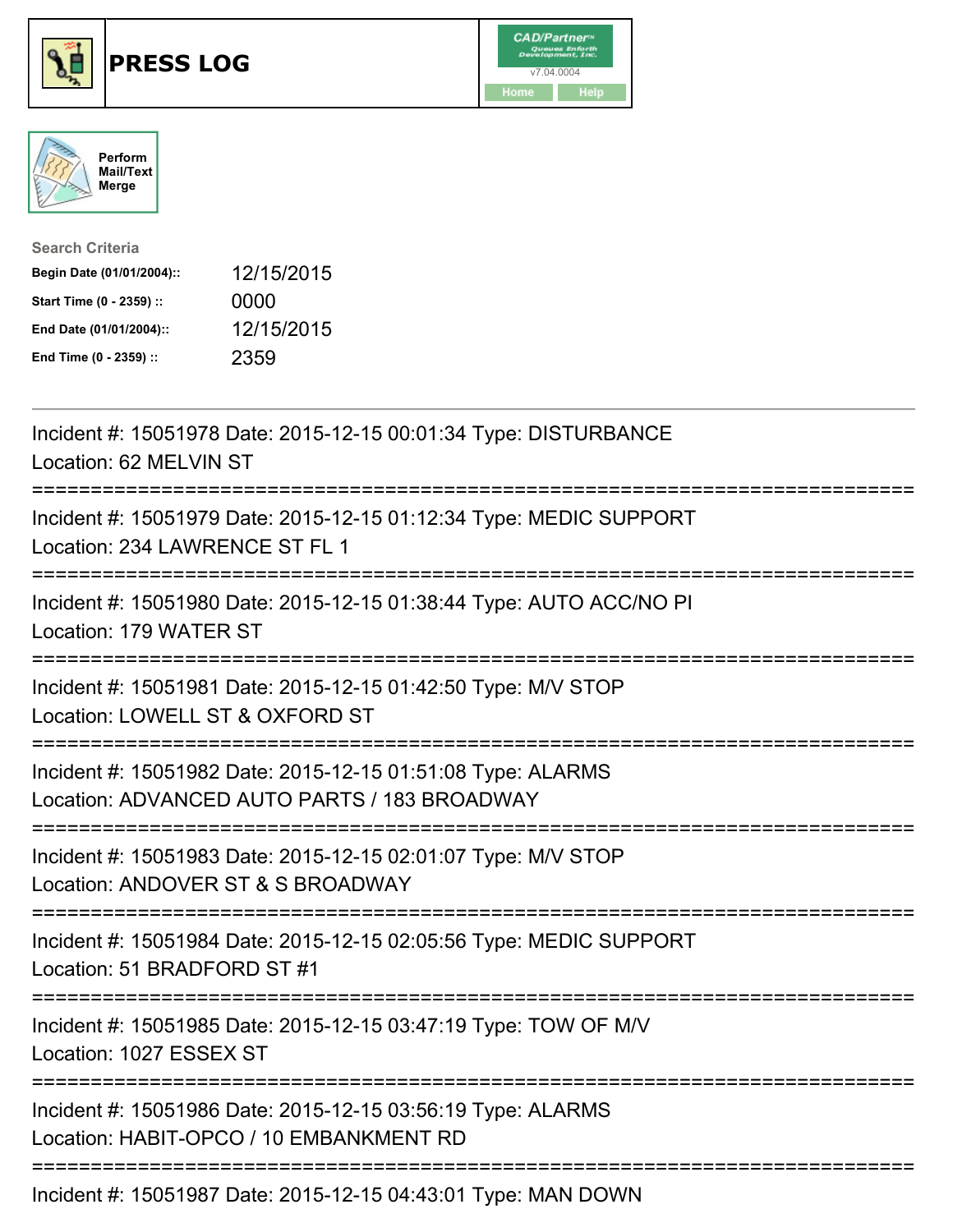| Location: 31 BUSWELL ST                                                                                    |
|------------------------------------------------------------------------------------------------------------|
| Incident #: 15051988 Date: 2015-12-15 04:59:19 Type: MEDIC SUPPORT<br>Location: 235 LAWRENCE ST            |
| Incident #: 15051989 Date: 2015-12-15 05:29:48 Type: M/V STOP<br>Location: BEACON ST & MONMOUTH            |
| Incident #: 15051990 Date: 2015-12-15 05:34:52 Type: FIRE/MV<br><b>Location: 2 CAULKINS CT</b>             |
| Incident #: 15051991 Date: 2015-12-15 06:28:41 Type: ALARMS<br>Location: HENNESSEY SCHOOL / 122 HANCOCK ST |
| Incident #: 15051992 Date: 2015-12-15 06:59:47 Type: PARK & WALK<br>Location: BROADWAY                     |
| Incident #: 15051993 Date: 2015-12-15 07:00:05 Type: STOL/MV/PAS<br>Location: 129 BROOKFIELD ST            |
| Incident #: 15051994 Date: 2015-12-15 07:14:26 Type: MAL DAMAGE<br>Location: 417 HIGH ST                   |
| Incident #: 15051995 Date: 2015-12-15 07:35:12 Type: SUS PERS/MV<br>Location: AMESBURY ST & COMMON ST      |
| Incident #: 15051996 Date: 2015-12-15 08:04:28 Type: STOL/MV/PAS<br>Location: 49 CEDAR ST                  |
| Incident #: 15051997 Date: 2015-12-15 08:16:47 Type: UNWANTEDGUEST<br>Location: 45 FRANKLIN ST             |
| Incident #: 15051998 Date: 2015-12-15 08:47:59 Type: LARCENY/PAST<br>Location: 40 LAWRENCE ST              |
| Incident #: 15051999 Date: 2015-12-15 08:51:28 Type: CLOSE STREET<br>Location: JACKSON ST & PARK ST        |
| Incident #: 15052000 Date: 2015-12-15 09:00:17 Type: LARCENY/PAST<br>Location: 40 LAWRENCE ST              |
| Incident #: 15052001 Date: 2015-12-15 09:02:16 Type: AUTO ACC/UNK PI                                       |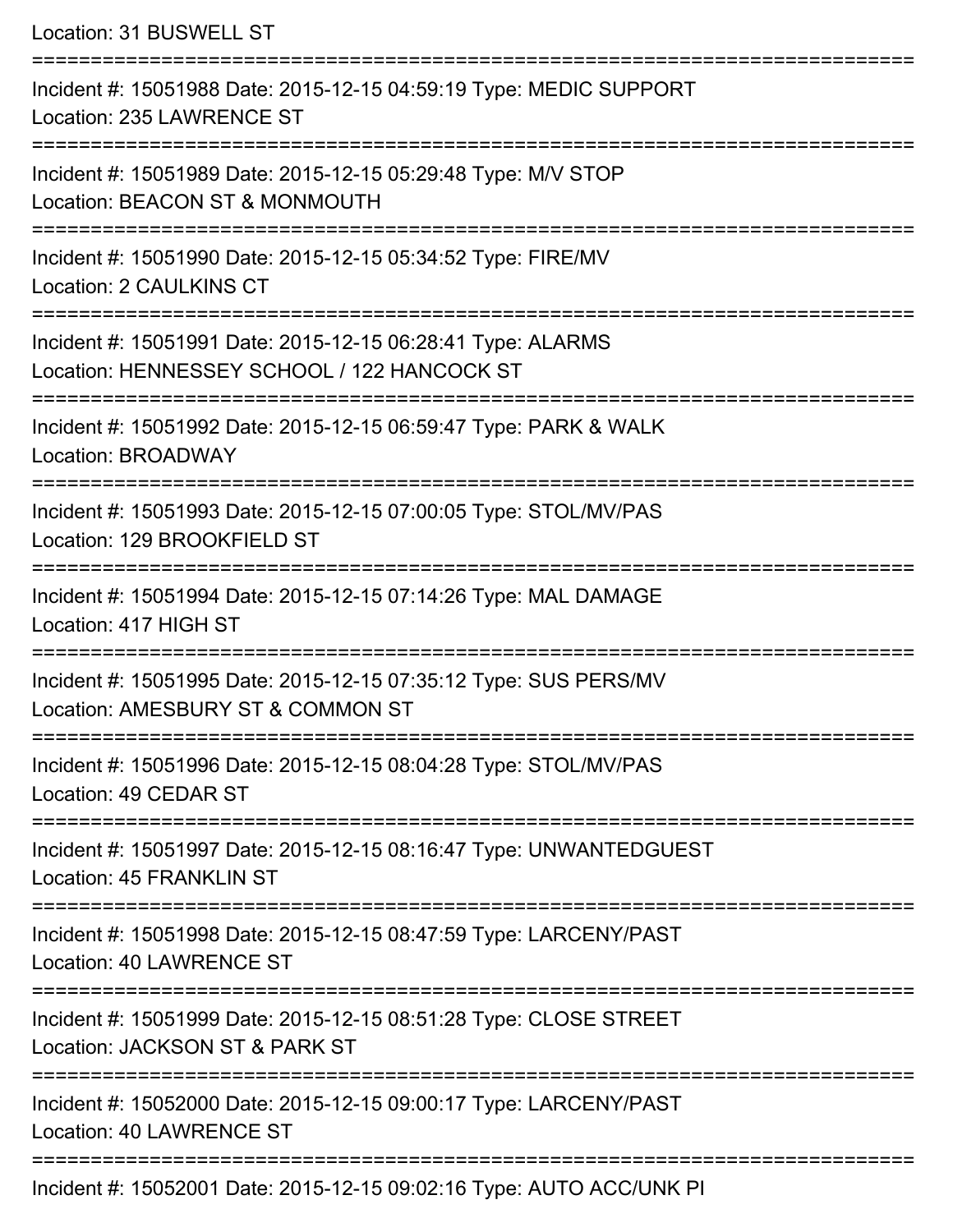| Incident #: 15052002 Date: 2015-12-15 09:12:49 Type: MEDIC SUPPORT<br>Location: 125 JACKSON ST #3                           |
|-----------------------------------------------------------------------------------------------------------------------------|
| Incident #: 15052003 Date: 2015-12-15 09:15:20 Type: SEX OFF. PAST<br>Location: 90 LOWELL ST                                |
| Incident #: 15052004 Date: 2015-12-15 09:19:25 Type: CONFIS PROP<br>Location: TRIPOLI BAKERY INC / 106 COMMON ST            |
| Incident #: 15052005 Date: 2015-12-15 09:22:31 Type: MISSING PERS<br>Location: 216 BAILEY ST                                |
| Incident #: 15052006 Date: 2015-12-15 09:31:15 Type: M/V STOP<br>Location: 45 FRANKLIN ST                                   |
| Incident #: 15052007 Date: 2015-12-15 09:40:07 Type: M/V STOP<br>Location: 12 BOXFORD ST                                    |
| Incident #: 15052008 Date: 2015-12-15 09:44:20 Type: AUTO ACC/PI<br>Location: NEW BALANCE ATHLETIC SHOE CORP / 5 S UNION ST |
| Incident #: 15052009 Date: 2015-12-15 09:47:35 Type: M/V STOP<br>Location: DRACUT ST & S BROADWAY                           |
| Incident #: 15052010 Date: 2015-12-15 09:57:17 Type: MEDIC SUPPORT<br>Location: 164 SALEM ST                                |
| Incident #: 15052011 Date: 2015-12-15 09:59:40 Type: M/V STOP<br>Location: COMMON ST & FRANKLIN ST                          |
| Incident #: 15052012 Date: 2015-12-15 10:04:45 Type: ALARMS<br>Location: 65 DURSO AV                                        |
| Incident #: 15052013 Date: 2015-12-15 10:08:37 Type: TOW OF M/V<br>Location: 621 COMMON ST                                  |
| Incident #: 15052014 Date: 2015-12-15 10:23:09 Type: RECOV/STOL/MV<br>Location: 21 HANCOCK ST                               |
| Incident #: 15052015 Date: 2015-12-15 10:25:54 Type: M/V STOP                                                               |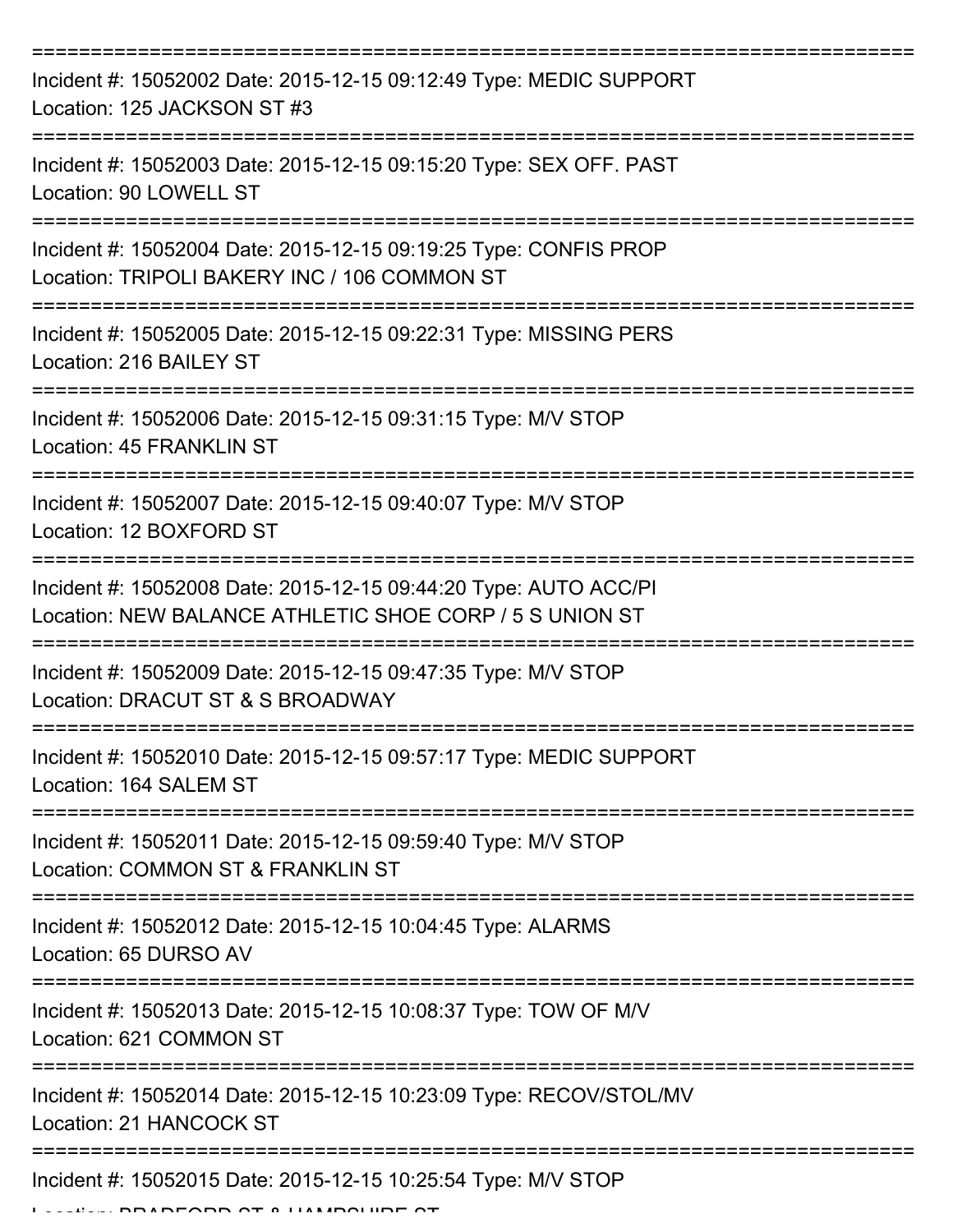| Incident #: 15052016 Date: 2015-12-15 10:34:30 Type: M/V STOP<br>Location: ALDER ST & BENNINGTON ST                   |
|-----------------------------------------------------------------------------------------------------------------------|
| Incident #: 15052017 Date: 2015-12-15 10:39:47 Type: TOW OF M/V<br>Location: SANTANDER / ESSEX ST                     |
| Incident #: 15052018 Date: 2015-12-15 10:44:02 Type: VIO CITY ORD<br>Location: 49 LENOX ST                            |
| Incident #: 15052019 Date: 2015-12-15 10:52:30 Type: CK WELL BEING<br>Location: PRINCETON PROPERTIES / 479 S BROADWAY |
| Incident #: 15052020 Date: 2015-12-15 10:56:55 Type: M/V STOP<br>Location: AMESBURY ST & BRADFORD ST                  |
| Incident #: 15052021 Date: 2015-12-15 11:00:05 Type: B&E/PROG<br>Location: 4 BERKELEY ST FL 2NDFL                     |
| Incident #: 15052022 Date: 2015-12-15 11:00:38 Type: AUTO ACC/NO PI<br>Location: BROADWAY & WATER ST                  |
| Incident #: 15052023 Date: 2015-12-15 11:02:04 Type: HIT & RUN M/V<br>Location: 700 ESSEX ST                          |
| Incident #: 15052024 Date: 2015-12-15 11:14:11 Type: RECOV/STOL/MV<br>Location: 136 SPRUCE ST                         |
| Incident #: 15052025 Date: 2015-12-15 11:30:22 Type: GENERAL SERV<br>Location: 52 MARGIN ST #2                        |
| Incident #: 15052026 Date: 2015-12-15 11:34:01 Type: HARASSMENT<br>Location: 52 MELVIN ST                             |
| Incident #: 15052027 Date: 2015-12-15 11:42:33 Type: SUS PERS/MV<br>Location: BENNINGTON ST & ERVING AV               |
| Incident #: 15052028 Date: 2015-12-15 11:48:06 Type: M/V STOP<br>Location: 21BM30 / S BROADWAY & INMAN ST             |
| Incident #: 15052029 Date: 2015-12-15 11:50:11 Type: TOW/REPOSSED                                                     |

Location: 40 CHESTED ST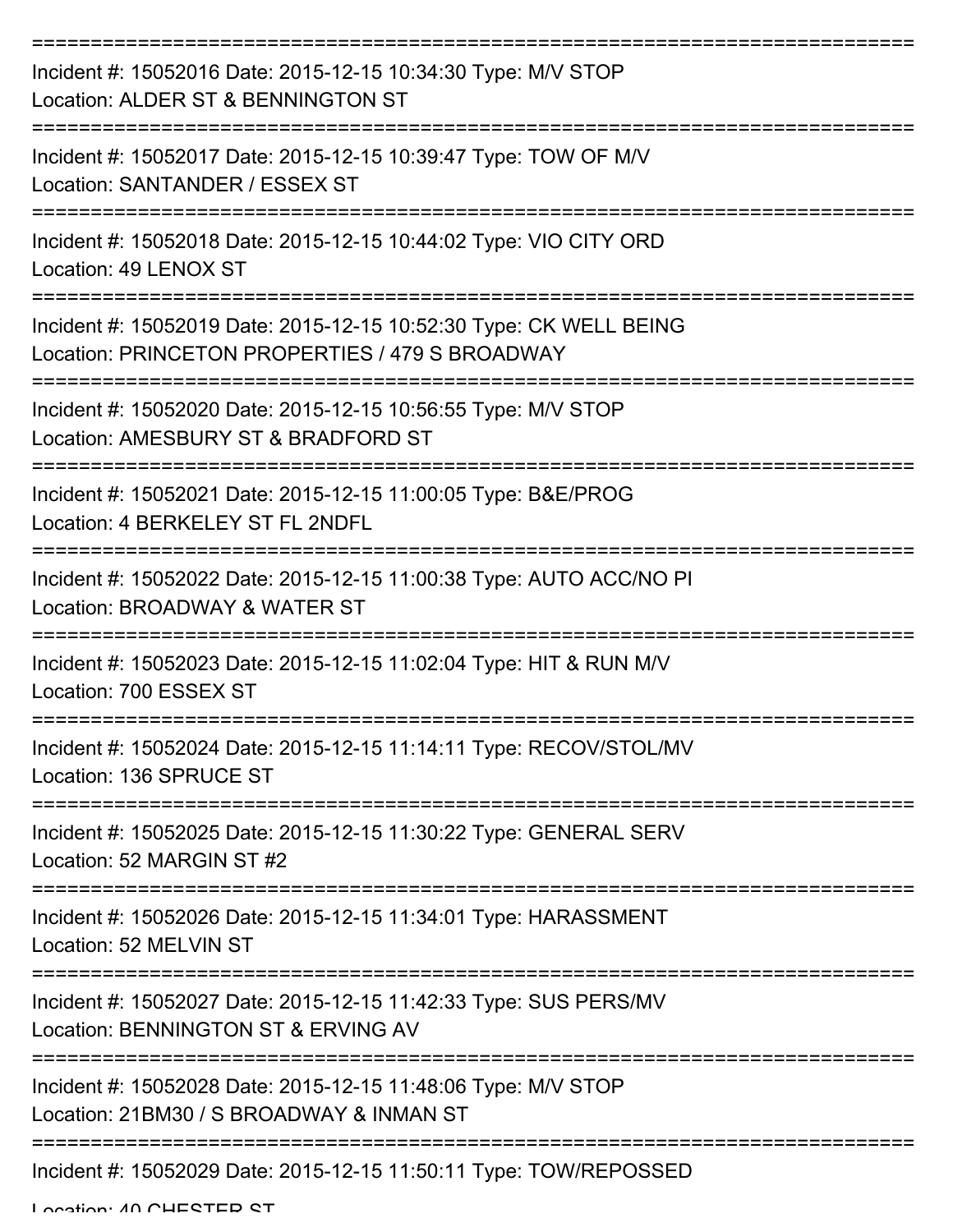| Incident #: 15052030 Date: 2015-12-15 11:52:03 Type: MV/BLOCKING<br>Location: 28 MELROSE ST                                             |
|-----------------------------------------------------------------------------------------------------------------------------------------|
| Incident #: 15052031 Date: 2015-12-15 11:55:17 Type: M/V STOP<br>Location: OAK ST & SHORT ST                                            |
| Incident #: 15052032 Date: 2015-12-15 11:56:21 Type: M/V STOP<br>Location: HAMPSHIRE & PARK ST                                          |
| Incident #: 15052033 Date: 2015-12-15 12:02:49 Type: SUS PERS/MV<br>Location: 69 LYNN ST                                                |
| =================================<br>Incident #: 15052034 Date: 2015-12-15 12:12:01 Type: DISTURBANCE<br>Location: 204 LAWRENCE ST FL 2 |
| Incident #: 15052035 Date: 2015-12-15 12:19:16 Type: MEDIC SUPPORT<br>Location: 19 PILGRIM RD                                           |
| Incident #: 15052036 Date: 2015-12-15 12:23:18 Type: LARCENY/PAST<br>Location: 68 BROOK ST                                              |
| Incident #: 15052037 Date: 2015-12-15 12:35:57 Type: AUTO ACC/NO PI<br>Location: HAWLEY ST & S BROADWAY                                 |
| Incident #: 15052038 Date: 2015-12-15 12:37:49 Type: ALARM/BURG<br>Location: HUNTRESS-RATHER RESD / 4 CHAPIN ST                         |
| Incident #: 15052039 Date: 2015-12-15 12:41:14 Type: VIO CITY ORD<br>Location: 656 LOWELL ST                                            |
| Incident #: 15052040 Date: 2015-12-15 12:49:46 Type: M/V STOP<br>Location: 143 ESSEX ST                                                 |
| Incident #: 15052041 Date: 2015-12-15 12:52:40 Type: DRUG VIO<br>Location: ERVING AV & LAWRENCE ST                                      |
| Incident #: 15052042 Date: 2015-12-15 12:53:49 Type: DRUG VIO<br>Location: ERVING AV & SARATOGA ST                                      |
| Incident #: 15052043 Date: 2015-12-15 13:33:40 Type: RECOV/STOL/MV                                                                      |

Location: 4 MARSHALLS WY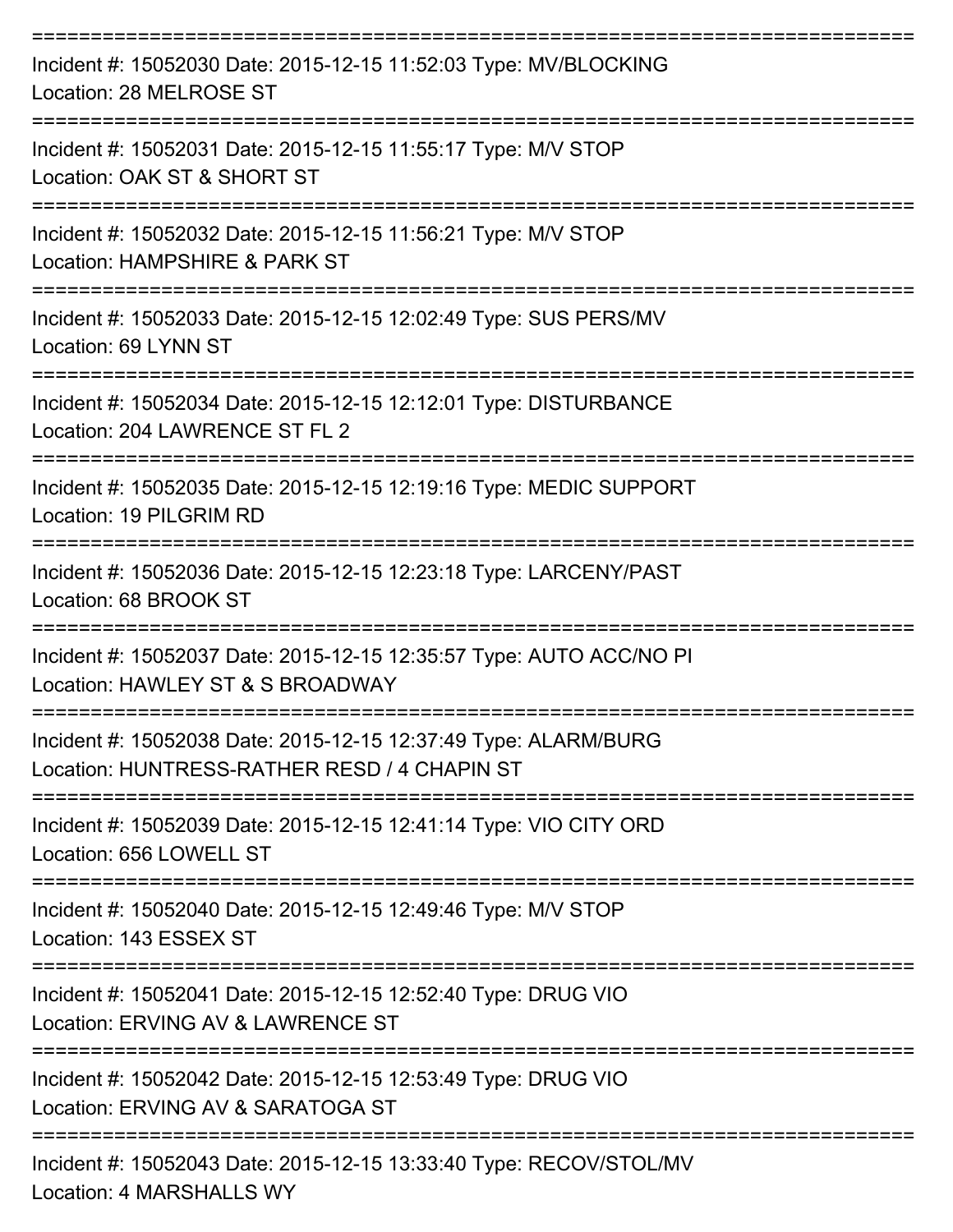Incident #: 15052044 Date: 2015-12-15 13:48:27 Type: DOMESTIC/PROG Location: 77 S UNION ST #114 =========================================================================== Incident #: 15052045 Date: 2015-12-15 14:30:20 Type: INVESTIGATION Location: ARLINGTON SCHOOL / 150 ARLINGTON ST =========================================================================== Incident #: 15052046 Date: 2015-12-15 14:31:13 Type: INVESTIGATION Location: HENNESSEY SCHOOL / 122 HANCOCK ST =========================================================================== Incident #: 15052047 Date: 2015-12-15 14:32:37 Type: M/V STOP Location: BROADWAY & ESSEX ST =========================================================================== Incident #: 15052048 Date: 2015-12-15 14:34:42 Type: B&E/MV/PAST Location: 4 INMAN ST =========================================================================== Incident #: 15052049 Date: 2015-12-15 15:02:55 Type: M/V STOP Location: BROADWAY & COMMON ST =========================================================================== Incident #: 15052050 Date: 2015-12-15 15:20:24 Type: M/V STOP Location: 16 MT VERNON ST =========================================================================== Incident #: 15052051 Date: 2015-12-15 15:21:25 Type: RECOV/STOL/MV Location: BOWDOIN ST & S BROADWAY =========================================================================== Incident #: 15052052 Date: 2015-12-15 15:23:19 Type: TRESPASSING Location: 25 ROYAL ST =========================================================================== Incident #: 15052053 Date: 2015-12-15 15:32:35 Type: M/V STOP Location: FRANKLIN ST & LOWELL ST =========================================================================== Incident #: 15052054 Date: 2015-12-15 15:37:22 Type: ALARMS Location: 774 ESSEX ST =========================================================================== Incident #: 15052055 Date: 2015-12-15 15:50:26 Type: M/V STOP Location: 11 LAWRENCE ST =========================================================================== Incident #: 15052056 Date: 2015-12-15 16:07:55 Type: A&B PROG Location: BROADWAY & WATER ST =========================================================================== Incident #: 15052057 Date: 2015-12-15 16:10:13 Type: HIT & RUN M/V Location: 85 OXFORD ST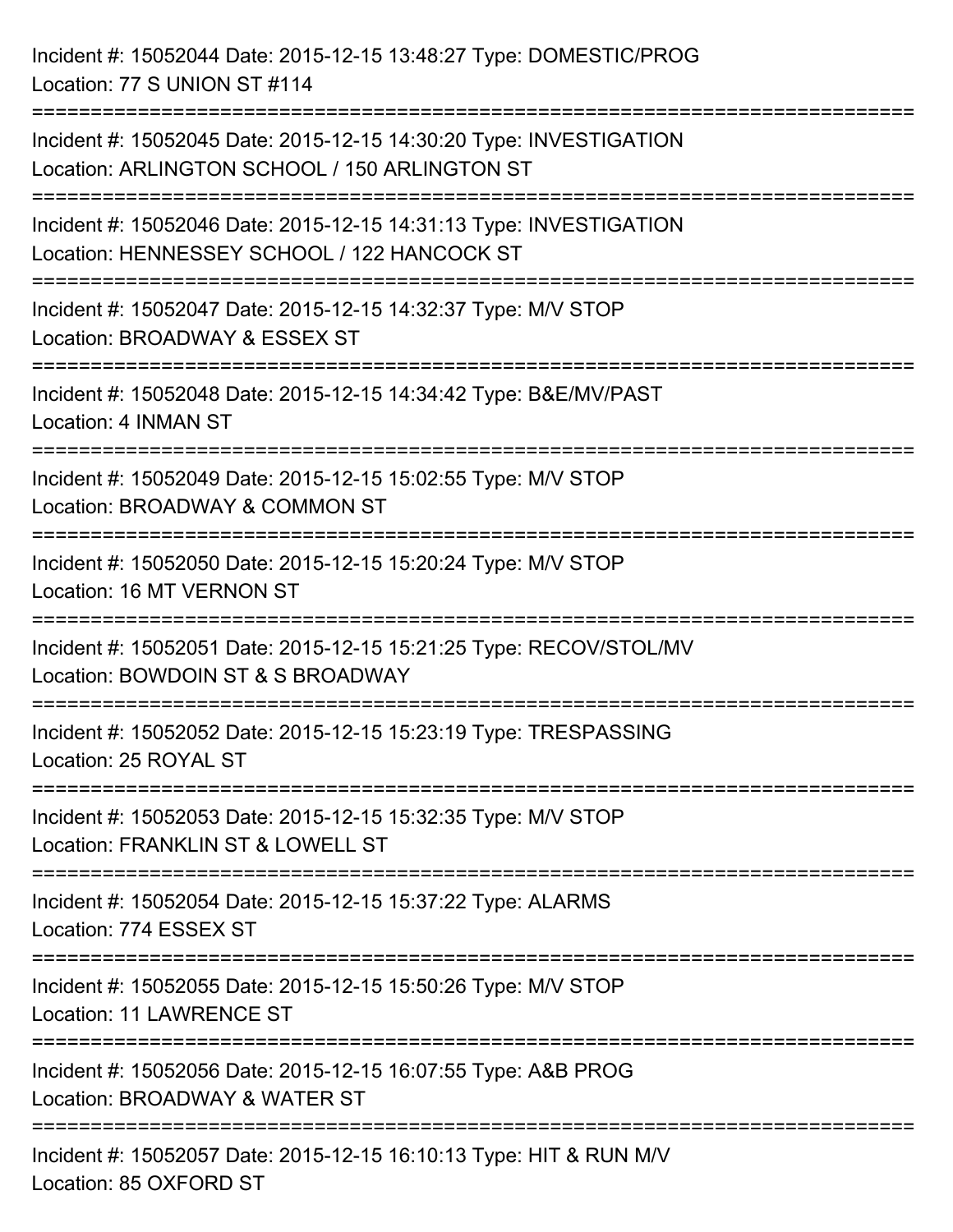| Incident #: 15052058 Date: 2015-12-15 16:10:42 Type: AUTO ACC/NO PI<br>Location: HAVERHILL ST & IRENE ST                                  |
|-------------------------------------------------------------------------------------------------------------------------------------------|
| Incident #: 15052059 Date: 2015-12-15 16:21:19 Type: M/V STOP<br>Location: 353 ESSEX ST                                                   |
| Incident #: 15052060 Date: 2015-12-15 16:27:31 Type: FIRE<br>Location: 262 JACKSON ST                                                     |
| Incident #: 15052061 Date: 2015-12-15 16:42:10 Type: HARASSMENT<br>Location: 15 BARNARD RD                                                |
| Incident #: 15052062 Date: 2015-12-15 16:47:39 Type: M/V STOP<br>Location: AMESBURY ST & LOWELL ST                                        |
| Incident #: 15052063 Date: 2015-12-15 17:07:24 Type: AUTO ACC/NO PI<br>Location: 7 CLINTON CT                                             |
| Incident #: 15052064 Date: 2015-12-15 17:33:50 Type: ALARM/BURG<br>Location: EARLY CHILDHOOD EDUCATION / 360 MERRIMACK ST                 |
| Incident #: 15052065 Date: 2015-12-15 17:35:18 Type: M/V STOP<br>Location: AMESBURY ST & LOWELL ST                                        |
| Incident #: 15052066 Date: 2015-12-15 17:39:41 Type: ALARM/BURG<br>Location: THE SHOPE J&HV INCORPORATED / 693 ESSEX ST                   |
| Incident #: 15052067 Date: 2015-12-15 17:41:20 Type: M/V STOP<br>Location: APPLETON ST & METHUEN ST                                       |
| Incident #: 15052068 Date: 2015-12-15 17:41:48 Type: B&E/MV/PAST<br>Location: 67 NEWTON ST                                                |
| Incident #: 15052069 Date: 2015-12-15 17:55:48 Type: DRUG OVERDOSE<br>Location: 35 BYRON AV FL 2                                          |
| =================================<br>Incident #: 15052070 Date: 2015-12-15 18:01:24 Type: HIT & RUN M/V<br>Location: BROADWAY & LOWELL ST |
| Incident #: 15052071 Date: 2015-12-15 18:12:22 Type: THREATS<br>Location: CVS PHARMACY / 266 BROADWAY                                     |

===========================================================================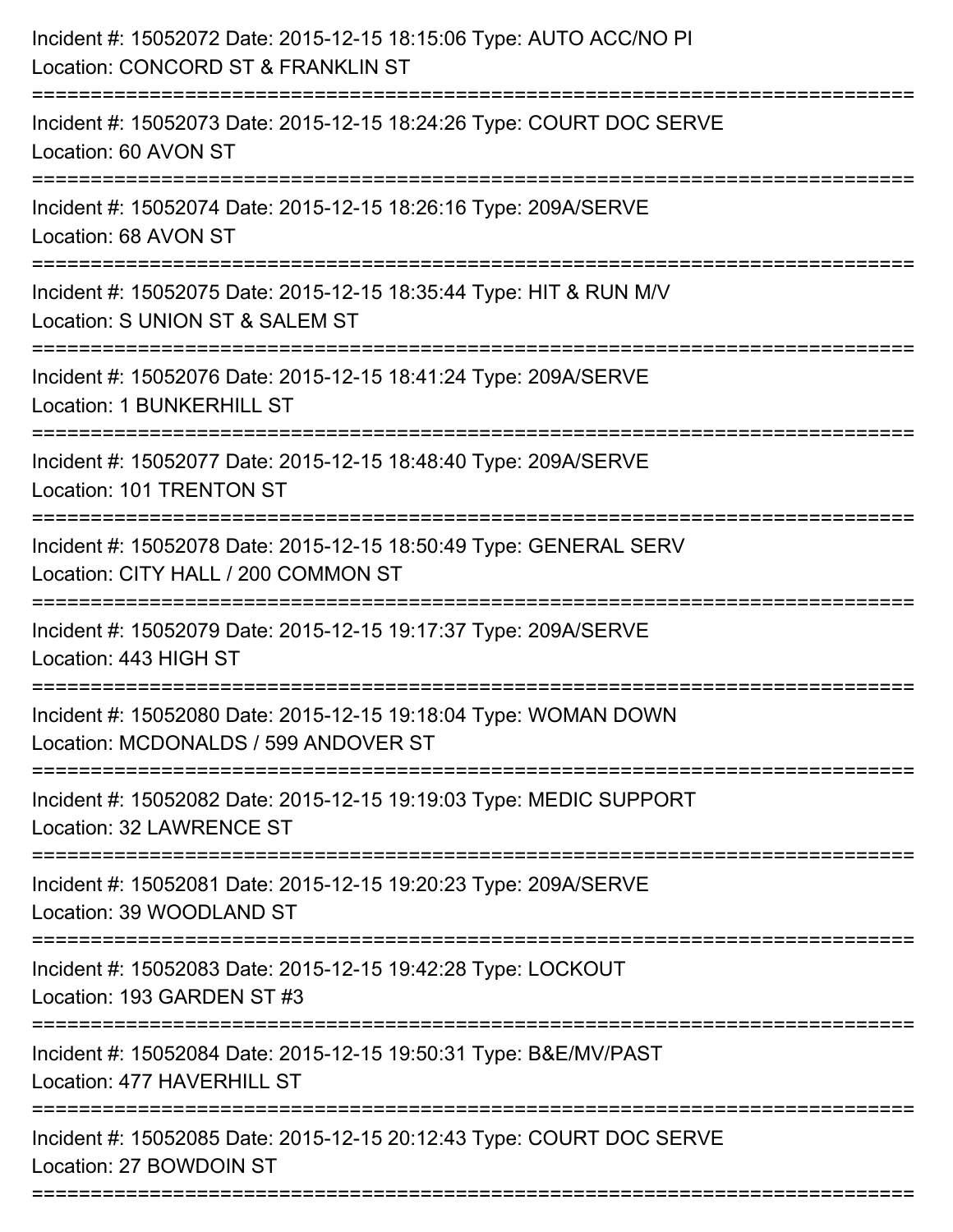| Location: SPANISH ASSEMBLIES OF GOD CH / 14 VINE ST                                                                  |
|----------------------------------------------------------------------------------------------------------------------|
| Incident #: 15052087 Date: 2015-12-15 20:23:17 Type: 209A/SERVE<br>Location: 71 SALEM ST                             |
| Incident #: 15052088 Date: 2015-12-15 20:35:31 Type: M/V STOP<br>Location: 1 BROADWAY                                |
| Incident #: 15052089 Date: 2015-12-15 20:38:08 Type: NEIGHBOR PROB<br>Location: 211 E HAVERHILL ST                   |
| Incident #: 15052090 Date: 2015-12-15 20:41:23 Type: 209A/SERVE<br>Location: 73 SALEM ST                             |
| Incident #: 15052091 Date: 2015-12-15 20:44:57 Type: SUS PERS/MV<br>Location: 8 DIAMOND ST                           |
| Incident #: 15052092 Date: 2015-12-15 20:59:32 Type: THREATS<br>Location: DOMINOS / 58 S BROADWAY                    |
| ===================<br>Incident #: 15052093 Date: 2015-12-15 21:20:15 Type: MEDIC SUPPORT<br>Location: 129 NEWTON ST |
| Incident #: 15052094 Date: 2015-12-15 21:47:12 Type: HIT & RUN M/V<br>Location: 700 ESSEX ST                         |
| Incident #: 15052095 Date: 2015-12-15 22:18:49 Type: SUS PERS/MV<br>Location: 55 BASSWOOD ST                         |
| Incident #: 15052096 Date: 2015-12-15 22:20:33 Type: ALARM/BURG<br>Location: CUMBERLAND FARMS / 320 S BROADWAY       |
| Incident #: 15052097 Date: 2015-12-15 22:26:39 Type: SUS PERS/MV<br>Location: 55 ERVING AV FL 3                      |
| Incident #: 15052098 Date: 2015-12-15 22:39:23 Type: DOMESTIC/PROG<br>Location: 18 BERNARD AV                        |
| Incident #: 15052099 Date: 2015-12-15 23:15:42 Type: VIO CITY ORD<br>Location: 1 BICKNELL TER                        |
|                                                                                                                      |